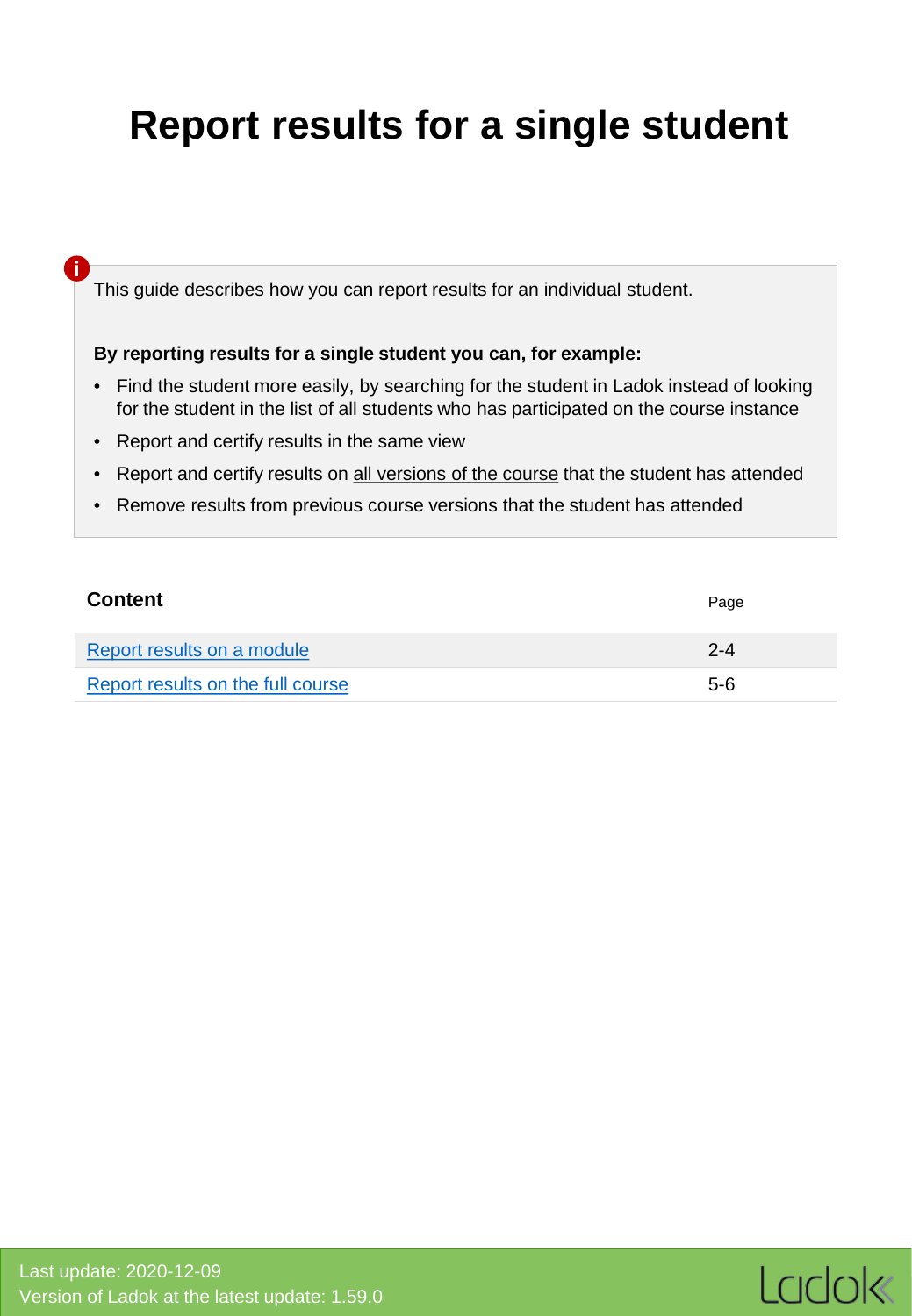**Do the following:**

**1. Search** for the student from the home page



2. In the overview of the student: **Click on the course** you want to report results for

|                     | 4 19600318-0988 Algotson, Mario                     |                      |                                                              |                    |
|---------------------|-----------------------------------------------------|----------------------|--------------------------------------------------------------|--------------------|
| <b>III</b> Overview | <b>Participation</b>                                | $\equiv$ Study plans | △ Cases/Decisions                                            | $\Rightarrow$ Stud |
|                     | Results at the higher education institution 25.0 hp |                      | Filter courses $\bullet$ <b>0</b> Show as Semester $\bullet$ |                    |

## Self-contained courses

**Sum 25.0 hp** 

| <b>Name</b>                                                 | <b>Scope</b>   | Edu. code     | ∣ Period | <b>State</b>              |
|-------------------------------------------------------------|----------------|---------------|----------|---------------------------|
| Basic English Grammar Skills for University                 | $(3.5)$ 7.5 hp | <b>KB149L</b> | VT2015   | $\bigcirc$ $\Box$ Not c   |
| $\overline{2}$<br>ADB course                                | $(6.5)$ 7.5 hp | ADB111        | HT2017   | $\bigcirc$   $\Box$ Not c |
| School and Society: Mathematics, Science and (12.5) 22.5 hp |                | <b>UM7111</b> | HT2018   | $\bigcirc$   $\Box$ Not c |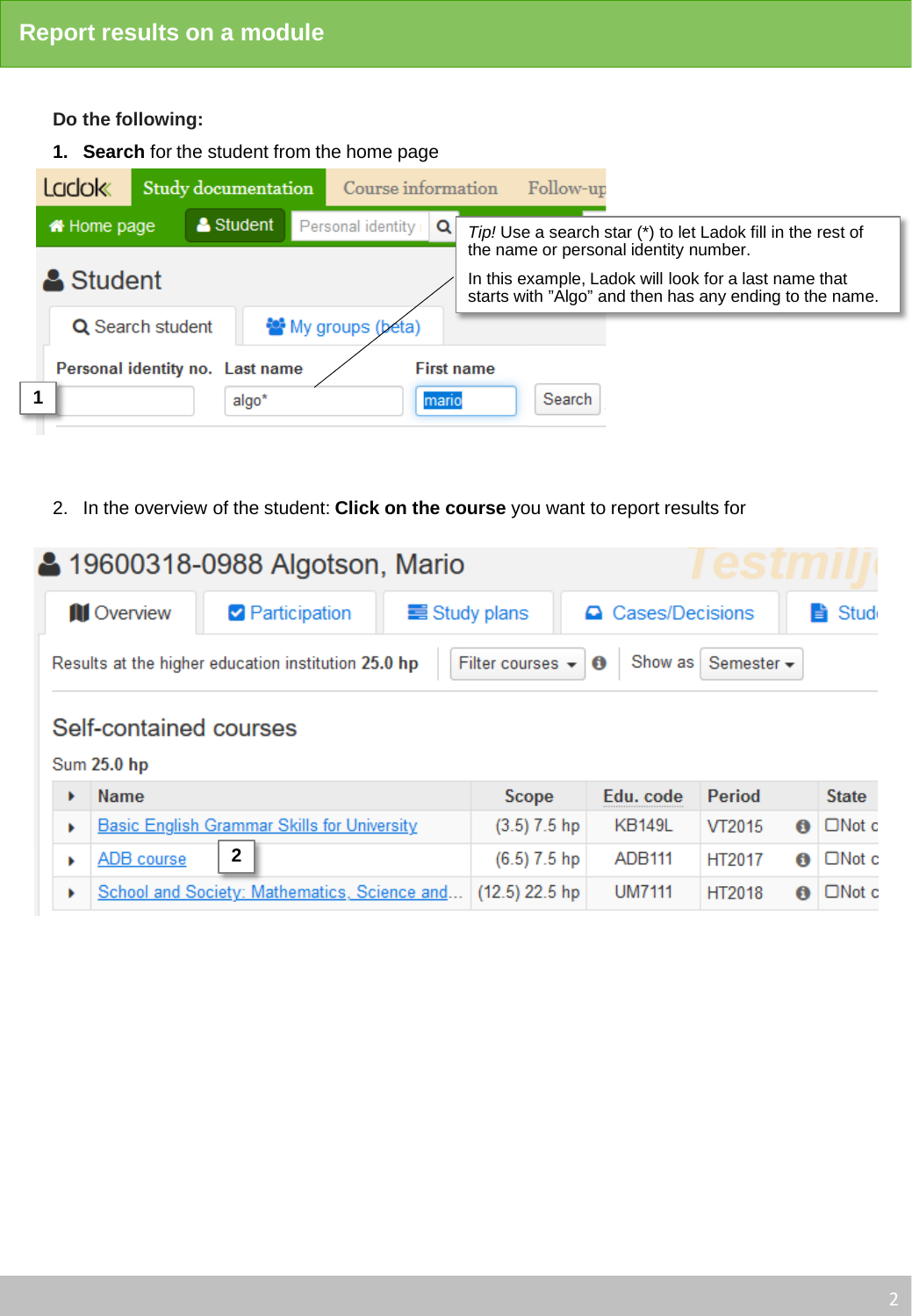- **3. Click on the module** you are going to report results for.
	- **IF** it is a module within an older version of the course: **Click on "Report results on other versions of the course"** and then click on the module in the list or the

button "Manage results"<br>Current version (Version 2 - course registration 2017-08-28 -- 2017-09-30)

| Þ. | Module code Name           |                           | Scope             | Grade | Ex.date                                 | <b>Status</b>      | <b>Certifier</b> |
|----|----------------------------|---------------------------|-------------------|-------|-----------------------------------------|--------------------|------------------|
|    | DEL <sub>5</sub>           | (Excluded)<br>Seminar     | 3.0 <sub>hp</sub> |       |                                         |                    |                  |
| Þ. | <b>IN22</b>                | Assignment 2              | 1.5 <sub>hp</sub> | -5    | 2020-09-01                              | Certified <b>O</b> | Eva Allsmäktig   |
|    |                            | Title / Alternative title |                   |       | Coronas inverkan på utveckling av appar |                    |                  |
|    |                            |                           |                   |       | Corona's impact on app development      |                    |                  |
|    | INL <sub>1</sub>           | Assignment 1              | 2.0 <sub>hp</sub> |       |                                         |                    |                  |
|    | LAB <sub>1</sub>           | 3<br>Laboration 1         | 2.5 <sub>hp</sub> | 5     | 2020-09-01                              | Certified <b>O</b> | Eva Allsmäktig   |
|    | $\blacktriangleright$ LABX | Laboration 2              | 1.5 <sub>hp</sub> | 4     | 2020-09-01                              | Certified <b>O</b> | Eva Allsmäktig   |
|    | ADB111                     | <b>Results on course</b>  | 7.5 <sub>hp</sub> |       |                                         |                    |                  |
|    |                            |                           |                   |       |                                         |                    |                  |

## Summary of results from all versions

| <b>Version</b> | Module code Name |                           | Scope                                   |   | Grade Ex.date | <b>Status</b>      |
|----------------|------------------|---------------------------|-----------------------------------------|---|---------------|--------------------|
| 2              | <b>IN22</b>      | Assignment 2              | 1.5 <sub>hp</sub>                       | 5 | 2020-09-01    | <b>T</b> Certified |
|                |                  | Title / Alternative title | Coronas inverkan på utveckling av appar |   |               |                    |
|                |                  |                           | Corona's impact on app development      |   |               |                    |
| 2              | LAB1             | Laboration 1              | 2.5 <sub>hp</sub>                       | 5 | 2020-09-01    | <b>E</b> Certified |

4. Select a **grade** and **examination date** for the student **(**and possible results annotations, a title or a reference to document of decision).

| <b>III</b> Overview<br><b>Participation</b>                | $\equiv$ Study plans | <b>Q</b> Cases/Decisions                     |              | Student informa<br>Ħ |
|------------------------------------------------------------|----------------------|----------------------------------------------|--------------|----------------------|
| Overview / ADB course 7.5 hp ADB111 / Version 2            |                      |                                              |              |                      |
| Save (Ctrl+S)<br>$\blacksquare$ Certify<br>A Mark as ready |                      | Enter modules required for course completion |              | Note<br>Please give  |
| <b>Name</b>                                                |                      | Scope                                        | Grade        | Ex.date              |
| <b>Laboration 1 LAB1</b><br>⊙                              |                      | 2.5 <sub>hp</sub>                            | $\checkmark$ | 4<br><b>YYMMDD</b>   |
| <b>Examination points</b>                                  |                      |                                              |              |                      |
| ResNot 1 Date                                              |                      | <b>YYMMDD</b>                                | m            |                      |
| ResultNote Lab1 checkbox                                   |                      |                                              |              |                      |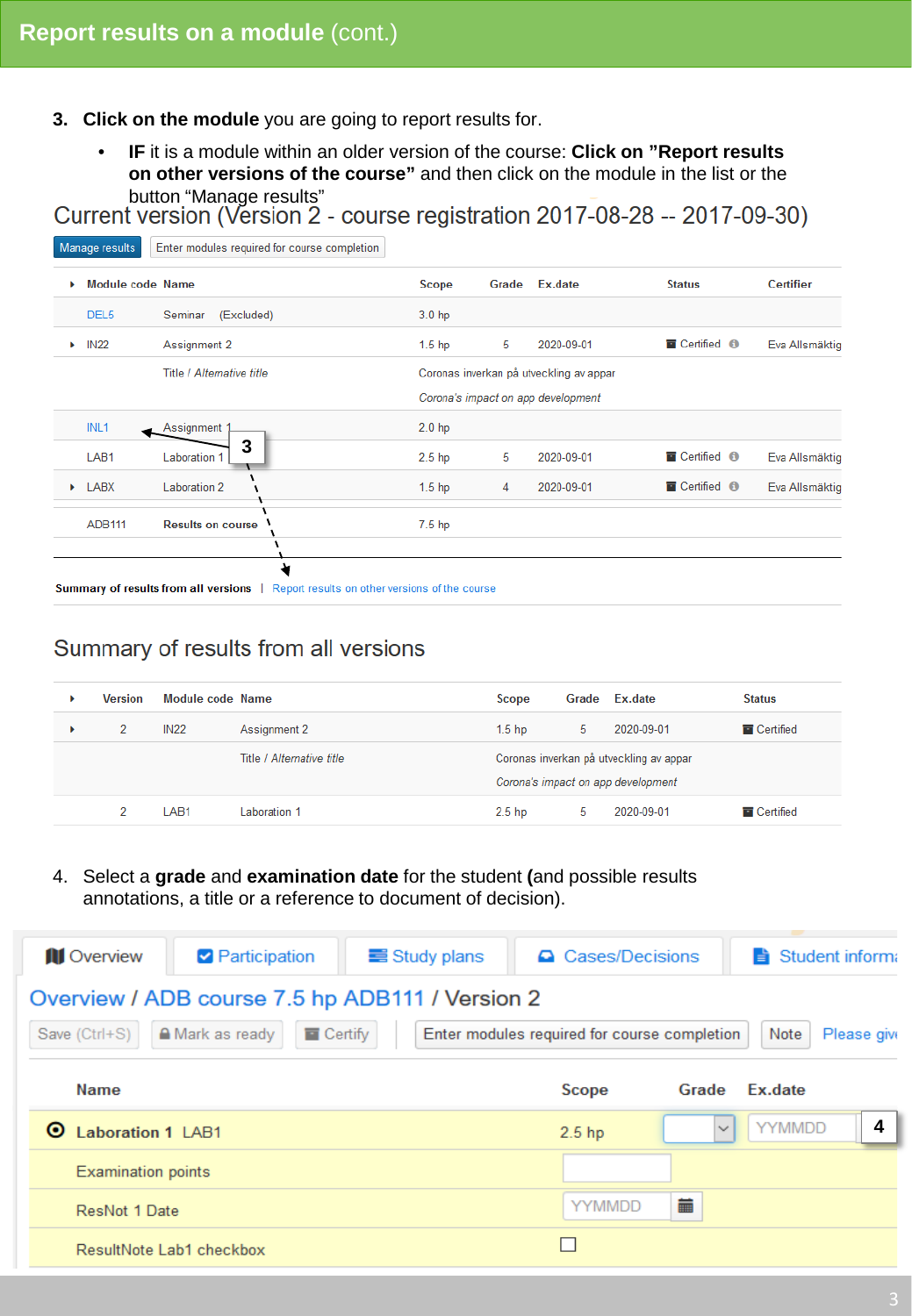- **5. Save** (Keyboard shortcut: Ctrl + S)
- 6. Click on **Mark as ready** and select the examiner who should certify the result. If needed later on, you can notify the results to an examiner again.

You are now finished with reporting the result, and the examiner has been notified via email.

| <b>III</b> Overview      | Participation<br>Study plans                                                                     |  | <b>△</b> Cases/Decisions                     |                   | Student informa   |
|--------------------------|--------------------------------------------------------------------------------------------------|--|----------------------------------------------|-------------------|-------------------|
| Save (Ctrl+S)            | Ove $_5$ W / ADB $_6$ rse 7.5 hp ADB111 / Version 2<br>A Mark as ready<br>$\blacksquare$ Certify |  | Enter modules required for course completion |                   | Note<br>There are |
| Name                     |                                                                                                  |  | Scope                                        | Grade             | Ex.date           |
| <b>Laboration 1 LAB1</b> |                                                                                                  |  | 2.5 <sub>hp</sub>                            | $\checkmark$<br>4 | 匾<br>2020-09-21   |

## **Certify the result**

**IF** you're the examiner of the course, you can either **certify** the result by the button or via "options".

| <b>III</b> Overview                            | Participation                     | Study plans       | △ Cases/Decisions                            |                                | Student information                                       | <b>III</b> National overview |                        | <b>A</b> Extra |  |
|------------------------------------------------|-----------------------------------|-------------------|----------------------------------------------|--------------------------------|-----------------------------------------------------------|------------------------------|------------------------|----------------|--|
| Overview / ADB course 7.5 hp ADB111/ Version 2 |                                   |                   |                                              |                                |                                                           |                              |                        |                |  |
| Save (Ctrl+S)                                  | <b>△</b> Mark as ready<br>Certify |                   | Enter modules required for course completion | Note                           | Please give us feedback about this view (open in new tab) |                              |                        |                |  |
| Name                                           |                                   |                   | <b>Scope</b>                                 | Grade Ex.date                  | <b>Status</b>                                             |                              | <b>Certifier</b>       |                |  |
| $\circ$<br><b>Laboration 1 LAB1</b>            | 2.5 <sub>hp</sub>                 | 4<br>$\checkmark$ | 萹<br>2020-09-21                              | A Marked as ready <sup>6</sup> |                                                           |                              |                        | Options $\sim$ |  |
| <b>Examination points</b>                      |                                   |                   |                                              |                                |                                                           |                              | Certify                |                |  |
| ResNot 1 Date                                  |                                   | m<br>YYMMDD       |                                              |                                |                                                           |                              | Remove marked as ready |                |  |
| ResultNote Lab1 checkbox                       |                                   |                   |                                              |                                |                                                           |                              |                        |                |  |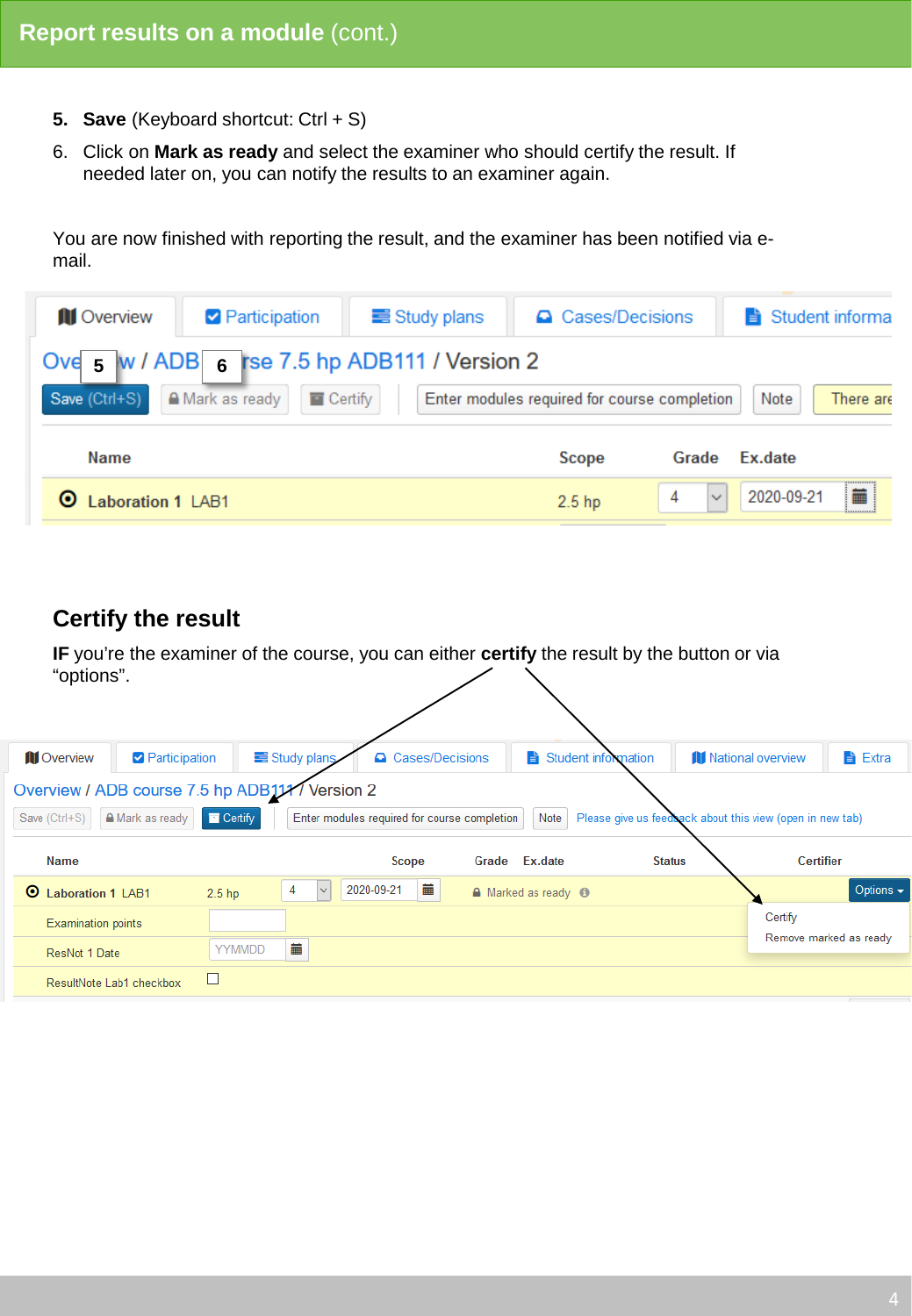<span id="page-4-0"></span>**i**

**The final result on the course is always reported in the latest version of the course**

The student must have received a passing grade on modules that at least sum up to the total scope of the course on order to receive a final result on the course.

#### **Enter modules required for a final course result**

If the student has received results on modules from different versions of the course, you must first enter which modules that are required for a final course result.

| <b>Ladok</b>        | Studiedokumentation |                           |              |                     |                  | Utbildningsinformation                                                                                                                                    |
|---------------------|---------------------|---------------------------|--------------|---------------------|------------------|-----------------------------------------------------------------------------------------------------------------------------------------------------------|
| <b>K</b> Startsida  |                     | Student                   | Personnummer |                     |                  | <i><b>E</b></i> Kurs<br>Tip! Use a search star (*) to let Ladok fill in the rest of                                                                       |
| Student             |                     |                           |              |                     |                  | the name or personal identity number.<br>In this example, Ladok will look for a last name that<br>starts with "Algo" and then has any ending to the name. |
| Q Sök student       |                     |                           |              | Mina grupper (beta) |                  |                                                                                                                                                           |
| <b>Personnummer</b> |                     | <b>Efternamn</b><br>algo* |              |                     | Förnamn<br>mario |                                                                                                                                                           |

#### **Do the following:**

- **1. Search** for the student from the home page
- 2. In the overview of the student: **Click on the course** you want to report a final result on



## Fristående kurser

#### Summa 23,0 hp

| Benämning                                                     | Omf.           | Utb.kod       | <b>Period</b> | <b>Tillstånd</b>                   |
|---------------------------------------------------------------|----------------|---------------|---------------|------------------------------------|
| <b>Basic English Grammar Skills for University</b>            | $(3,5)$ 7,5 hp | <b>KB149L</b> | VT2015        | $\bigcirc$ $\Box$ Ej avklarad      |
| ADB kurs 2                                                    | $(4,5)$ 7.5 hp | ADB111        | HT2017        | $\bigcirc$ $\bigcirc$ $E$ avklarad |
| Skolan i samhället: matematik, naturvetenskap  (12,5) 22,5 hp |                | <b>UM7111</b> | <b>HT2018</b> | $\bigcirc$ $\Box$ Ej avklarad      |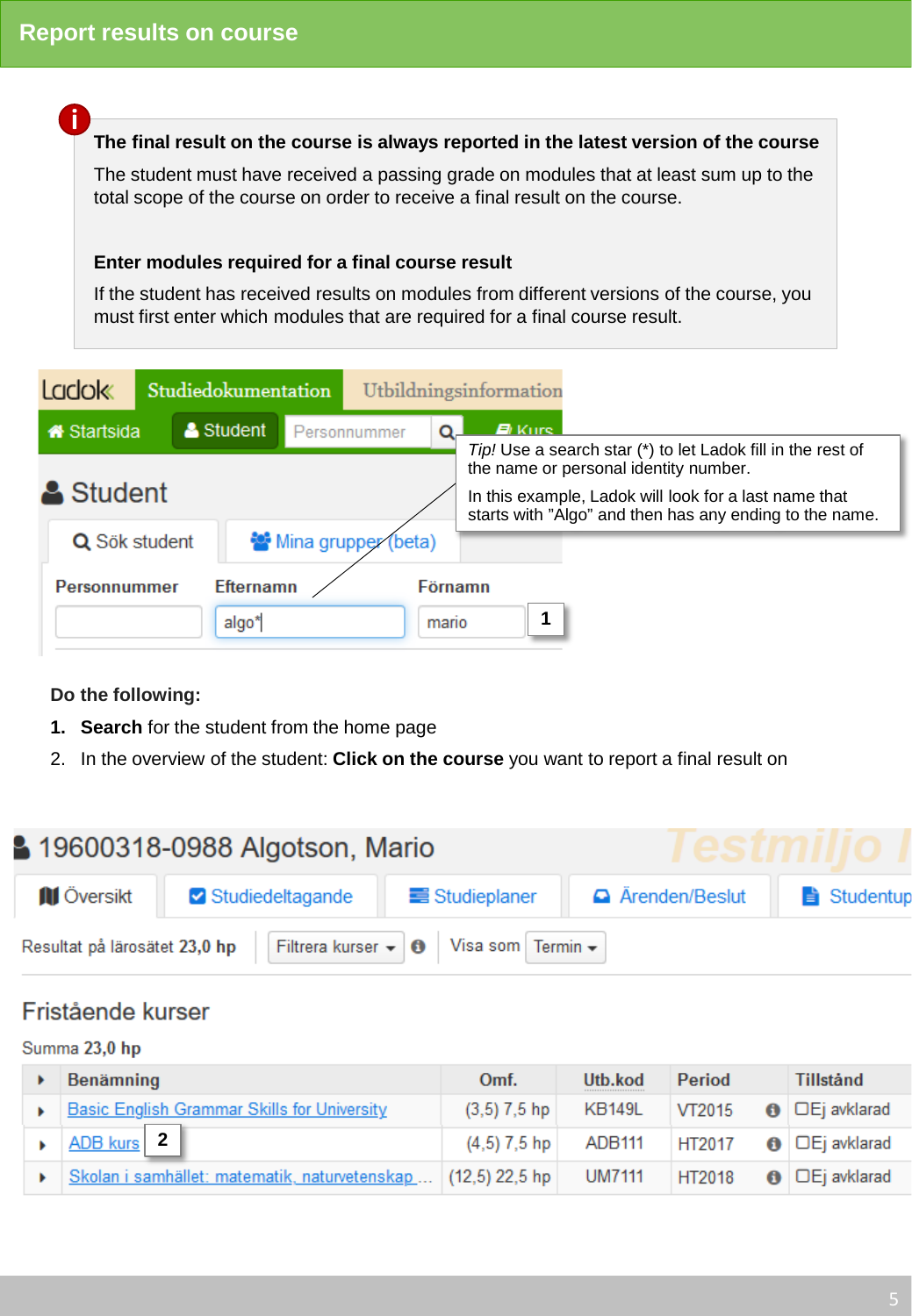#### 3. Click on **Enter modules required for course completion**

| <b>III</b> Overview | <b>Participation</b>                             | $\equiv$ Study plans | △ Cases/Decisions |  |  |  |  |  |  |  |
|---------------------|--------------------------------------------------|----------------------|-------------------|--|--|--|--|--|--|--|
|                     | Overview / ADB course 7.5 hp ADB111 / Version 2  |                      |                   |  |  |  |  |  |  |  |
|                     | Enter modules required for course completion   3 |                      |                   |  |  |  |  |  |  |  |

4. Mark the modules from the latest course version that should be required for the student to have a passing grade on in order to receive a final course result. *The notes that may be written here is currently only input: they will not be shown anywhere in Ladok.*

#### **5. Save**

|                | Enter modules required for course completion      |                 |                   |                  |  |  |  |  |
|----------------|---------------------------------------------------|-----------------|-------------------|------------------|--|--|--|--|
| <b>Student</b> |                                                   | Algotson, Mario |                   | ÷                |  |  |  |  |
| Course         |                                                   | ADB course      |                   |                  |  |  |  |  |
| <b>Version</b> |                                                   | 2               |                   |                  |  |  |  |  |
|                | 4<br>Enter modules required for course completion |                 |                   |                  |  |  |  |  |
|                | Name                                              |                 | Scope             | Edu. code        |  |  |  |  |
|                | Seminar                                           |                 | 3.0 <sub>hp</sub> | DEL <sub>5</sub> |  |  |  |  |
| ⊻              | Assignment 2                                      |                 | 1.5 <sub>hp</sub> | <b>IN22</b>      |  |  |  |  |
| $\checkmark$   | Assignment 1                                      |                 | 2.0 <sub>hp</sub> | INL <sub>1</sub> |  |  |  |  |
| $\checkmark$   | Laboration 1                                      |                 | 2.5 <sub>hp</sub> | LAB <sub>1</sub> |  |  |  |  |
| $\checkmark$   | Laboration 2                                      |                 | 1.5 <sub>hp</sub> | LABX             |  |  |  |  |